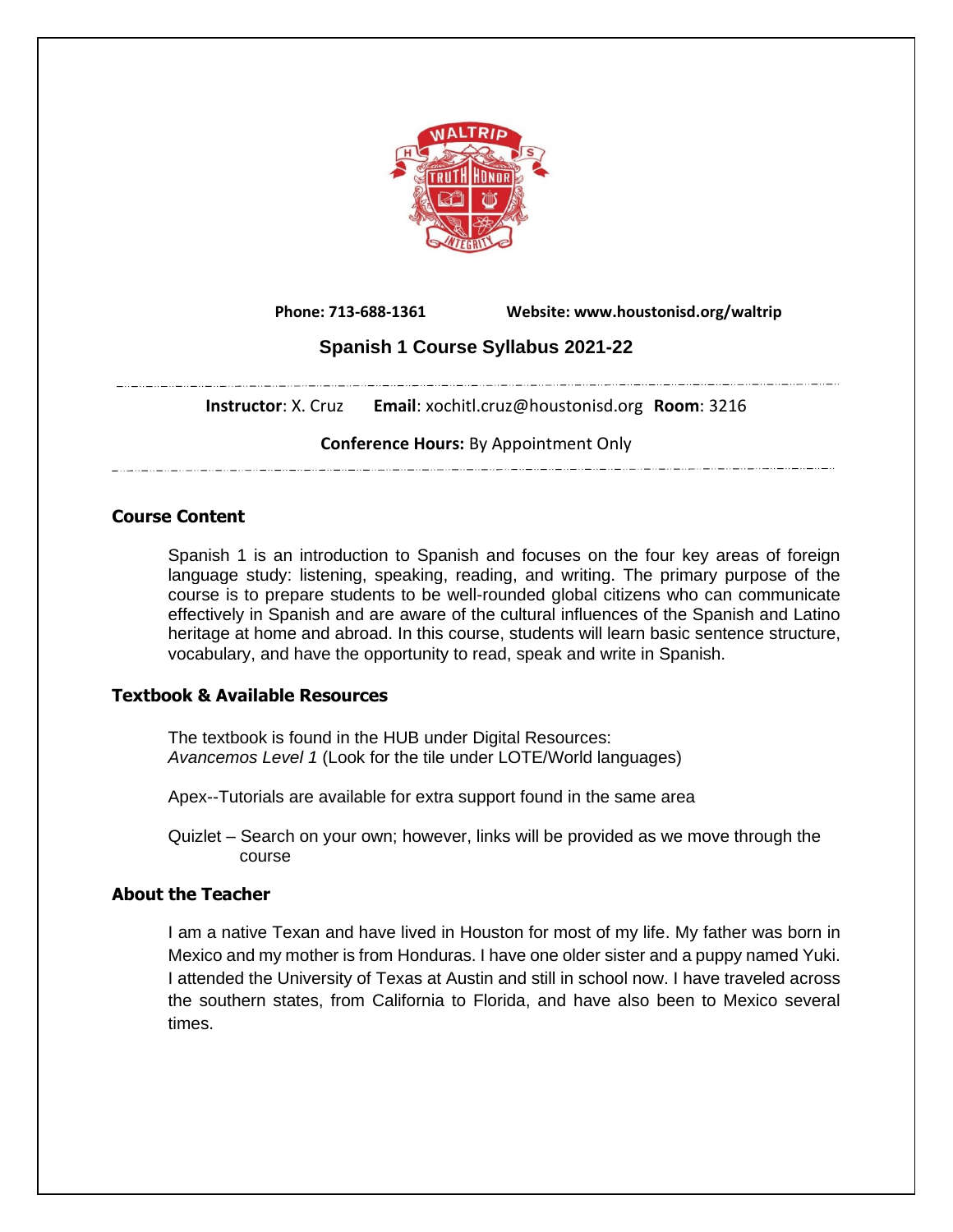## **Ongoing Objectives**

- $\triangleright$  By the end of this course, the student will have mastered the basic skills of greeting one another and writing simple present tense sentences.
- $\triangleright$  He/she will be able to describe in basic form likes and dislikes, people and places, the weather, participating in activities and to describe friends and family members in the target language.
- $\triangleright$  The student will explore cultures different from his/her own, i.e. foods, clothes, traditions, holidays, celebrations, and music.

#### **Notebook**

The students are required to maintain a handwritten composition notebook of notes and vocabulary. It will be submitted once per grading cycle and should be present during every class to take notes whether the class is virtual or in person.

## **Grading Scale**

Grades are calculated as follows: Classwork 50%, Quizzes/Tests 30%, Participation 20%

#### **Attendance and Participation**

Attendance and participation are required; it is difficult to learn the content if the students are not present in class. Class participation and attendance can be a deciding factor if the class grade average straddles two grades. It is also too easy to fall behind if a lesson is missed since each one builds the foundation for the next lesson. Students should make sure to see me about any missed work if absent. All assignments have firm deadlines built into the HUB for completion.

## **Daily Required Materials**

- 1. Laptop
- 2. Pen or Pencil
- 3. Composition notebook
- 4. Occasionally, color pencils, or markers for projects or to enhance work or notes (But not required)